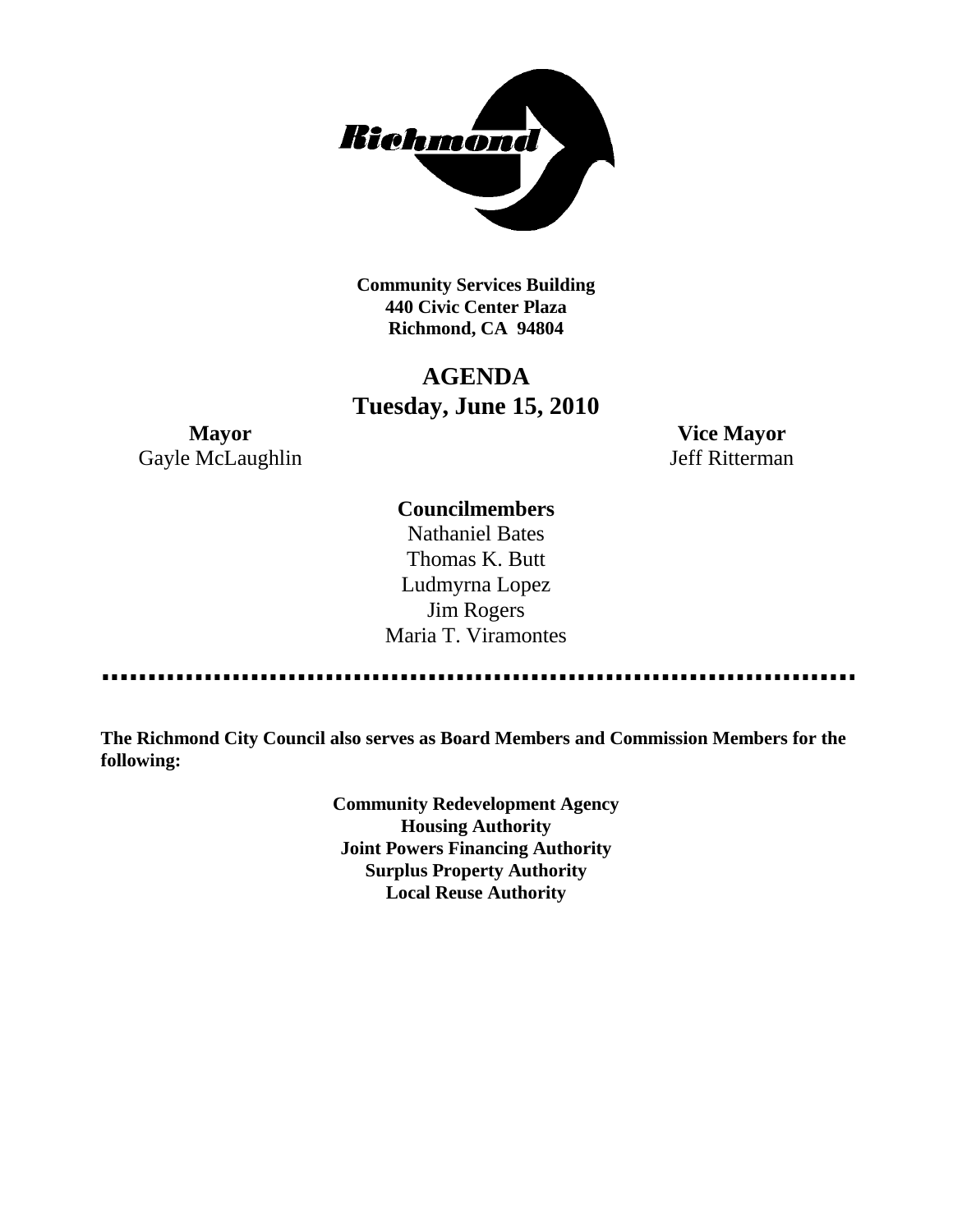# **MEETING PROCEDURES**

The City of Richmond encourages community participation at its City Council meetings and has established procedures that are intended to accommodate public input in a timely and time-sensitive way. As a courtesy to all members of the public who wish to participate in City Council meetings, please observe the following procedures:

**PUBLIC COMMENT ON AGENDA ITEMS:** Anyone who desires to address the City Council on items appearing on the agenda must complete and file a pink speaker's card with the City Clerk **prior** to the City Council's consideration of the item. Once the City Clerk has announced the item and discussion has commenced, no person shall be permitted to speak on the item other than those persons who have submitted their names to the City Clerk. Your name will be called when the item is announced for discussion. **Each speaker will be allowed TWO (2) MINUTES to address the City Council on NON-PUBLIC HEARING items listed on the agenda.**

**OPEN FORUM FOR PUBLIC COMMENT:** Individuals who would like to address the City Council on matters not listed on the agenda or on **Presentations, Proclamations and Commendations, Report from the City Attorney, or Reports of Officers** may do so under Open Forum. All speakers must complete and file a pink speaker's card with the City Clerk **prior** to the commencement of Open Forum. **The amount of time allotted to individual speakers shall be determined based on the number of persons requesting to speak during this item. The time allocation for each speaker will be as follows: 15 or fewer speakers, a maximum of 2 minutes; 16 to 24 speakers, a maximum of 1 and one-half minutes; and 25 or more speakers, a maximum of 1 minute.**

# **SPEAKERS ARE REQUESTED TO OCCUPY THE RESERVED SEATS IN THE FRONT ROW BEHIND THE SPEAKER'S PODIUM AS THEIR NAME IS ANNOUNCED BY THE CITY CLERK.**

**CONSENT CALENDAR:** Consent Calendar items are considered routine and will be enacted, approved or adopted by one motion unless a request for removal for discussion or explanation is received from the audience or the City Council. A member of the audience requesting to remove an item from the Consent Calendar must complete and file a speaker's card with the City Clerk **prior to the City Council's consideration of Agenda Review.** An item removed from the Consent Calendar may be placed anywhere on the agenda following the City Council's agenda review.

*The City Council's adopted Rules of Procedure recognize that debate on policy is healthy; debate on personalities is not. The Chairperson has the right and obligation to cut off discussion that is too personal, too loud, or too crude.*

**\*\*\*\*\*\*\*\*\*\*\*\*\*\*\*\*\*\*\*\*\*\*\*\*\*\*\*\*\*\*\*\*\*\*\*\*\*\*\*\*\*\*\*\*\*\*\*\*\*\*\*\*\*\*\*\*\*\***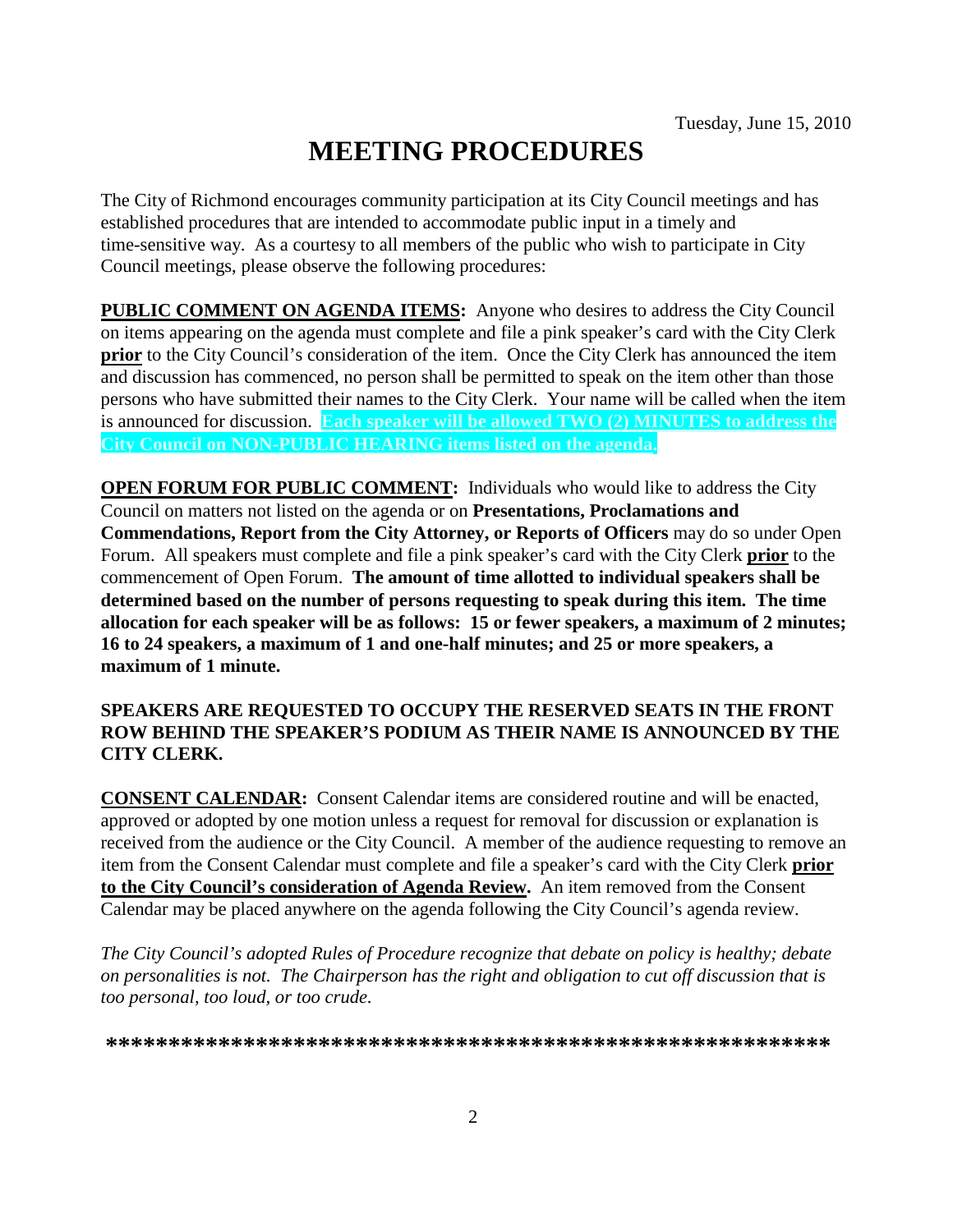# **EVENING OPEN SESSION**

5:00 p.m.

## **A. ROLL CALL**

#### **B. PUBLIC COMMENT**

### **C. ADJOURN TO CLOSED SESSION**

# **CLOSED SESSION**

Shimada Room of the Community Services Building

#### **A. CITY COUNCIL**

**A-1.** CONFERENCE WITH LEGAL COUNSEL - EXISTING LITIGATION (Subdivision [a] of Government Code Section 54956.9):

Terra Smith vs. City of Richmond

Carnahan vs. City of Richmond

Carnahan vs. City of Richmond

Booker vs. City of Richmond

Jenkins vs. City of Richmond

San Francisco Baykeeper vs. City of Richmond

Communities for A Better Environment (CBE) vs. City of Richmond

# **A-2.** CONFERENCE WITH REAL PROPERTY NEGOTIATOR (Government Code Section 54956.8):

Property: Point San Pablo Yacht Harbor Agency Negotiators: Bill Lindsay and Steve Duran Negotiating Party: Fast Lane, Inc. Under Negotiation: Price and Terms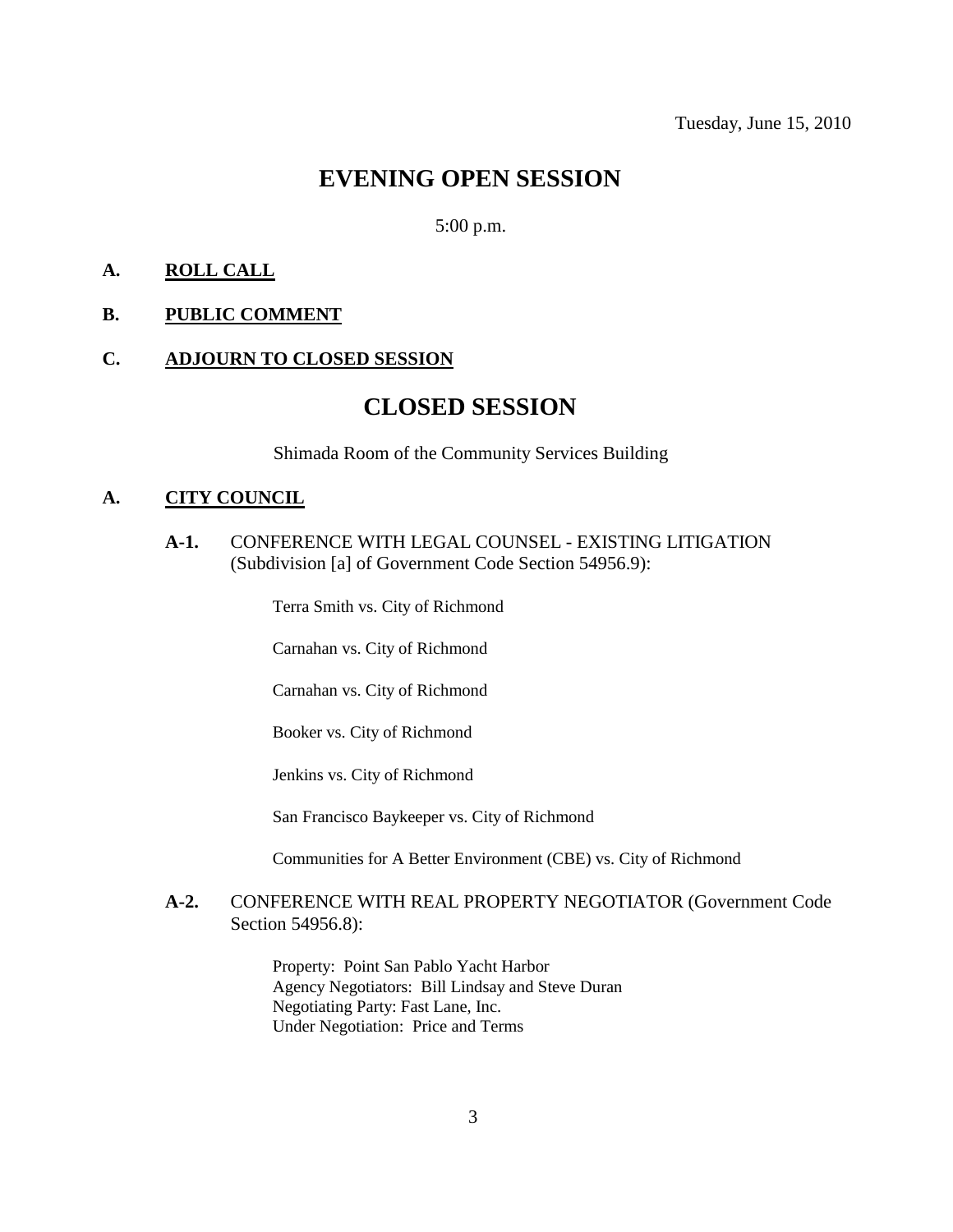# **SPECIAL MEETING RICHMOND HOUSING AUTHORITY**

6:25 p.m.

- **A. PLEDGE TO THE FLAG**
- **B. ROLL CALL**
- **C. STATEMENT OF CONFLICT OF INTEREST**
- **D. OPEN FORUM FOR PUBLIC COMMENT**
- **E. AGENDA REVIEW**
- **F. HOUSING AUTHORITY CONSENT CALENDAR**
	- **F-1.** ADOPT a resolution approving the Richmond Housing Authority's Fiscal Year 2010-2011 Operating Budget (This budget was reviewed by the Housing Advisory Commission at their March 8, 2010, meeting.) - Richmond Housing Authority (Tim Jones 621-1310).
- **G. ADJOURNMENT**

#### **\*\*\*\*\*\*\*\*\*\*\*\*\*\*\*\*\*\*\*\*\*\*\*\*\*\*\*\*\*\*\*\*\*\*\*\*\*\*\*\*\*\*\*\*\*\*\*\*\*\*\*\*\*\*\*\*\*\*\*\*\*\*\*\*\*\*\*\*\*\*\*\*\*\*\*\*\*\*\***

# **JOINT MEETING OF THE RICHMOND COMMUNITY REDEVELOPMENT AGENCY/RICHMOND CITY COUNCIL**

6:30 p.m.

- **A. ROLL CALL**
- **B. STATEMENT OF CONFLICT OF INTEREST**
- **C. OPEN FORUM FOR PUBLIC COMMENT**
- **D. AGENDA REVIEW**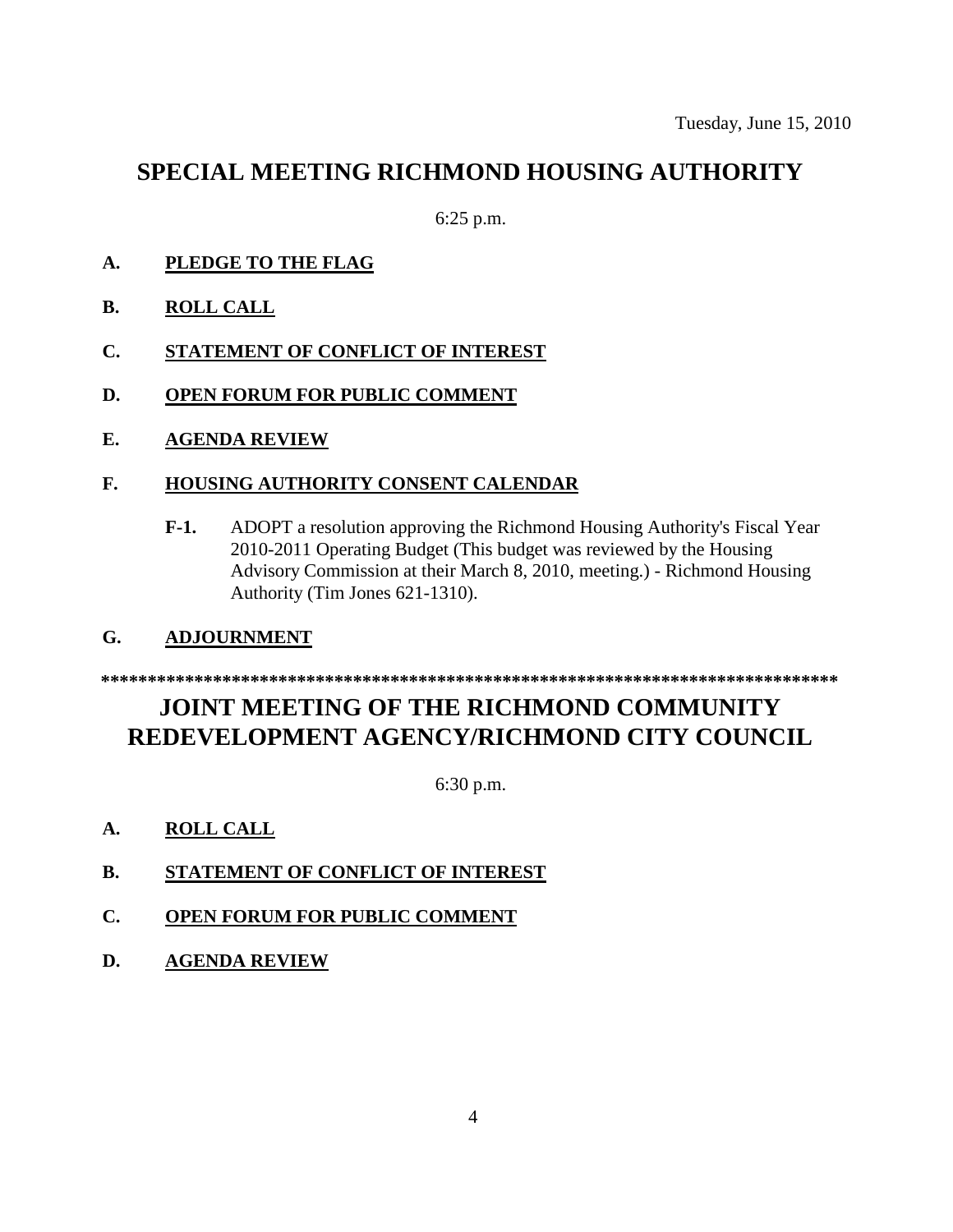# **E. PRESENTATIONS, PROCLAMATIONS, AND COMMENDATIONS**

- **E-1.** Proclamation honoring and commemorating Juneteenth, "Emancipation Day," in the City of Richmond, a day to recognize the liberation of African Americans from slavery after it was abolished in the United States in 1863 - Mayor's Office (Mayor McLaughlin (620-6503).
- **E-2.** Presentation of certificates to participants of the The Richmond Crime Prevention TECHS After School Program who read the most books this year in the TECHS ALL-STARS Reading is Fun Book Club - Mayor's Office (Mayor McLaughlin 620-6503).

# **F. REPORT FROM THE CITY ATTORNEY OF FINAL DECISIONS MADE AND NON-CONFIDENTIAL DISCUSSIONS HELD DURING CLOSED SESSION**

# **G. REDEVELOPMENT AGENCY BOARD CONSENT CALENDAR**

- **G-1.** ADOPT a resolution authorizing the executive director to execute a fourth solesource contract amendment with the Richmond Main Street Initiative (RMSI) to provide program management services, increasing the amount by \$150,000 for the extended term of July 1, 2010, to June 30, 2011. This term extension for \$150,000 brings the five-year total to \$509,000 (This item was reviewed by the Finance Committee at its June 4, 2010, meeting and is recommended for Council approval.) - Richmond Community Redevelopment Agency (Steve Duran/Thomas Mills 307-8140).
- **G-2.** ADOPT a resolution authorizing the filing of an application to the Metropolitan Transportation Commission ("MTC") for grant funding under the Transportation for Livable Communities ("TLC") Regional Program for pedestrian improvements on Nevin Avenue from the Richmond BART Station east to 27th Street - Richmond Community Redevelopment Agency (Steve Duran/Alan Wolken 307-8140).

# **H. CITY COUNCIL CONSENT CALENDAR**

**H-1.** APPROVE a contract with Maze & Associates to conduct external audits for the City of Richmond for the three separate fiscal years ending June 30, 2010; June 30, 2011; and June 30, 2012 for a total amount not to exceed \$1,058,775. (This item was reviewed and recommended for approval by the Finance Committee on June 4, 2010.) - Finance Department (James Goins 620-6740).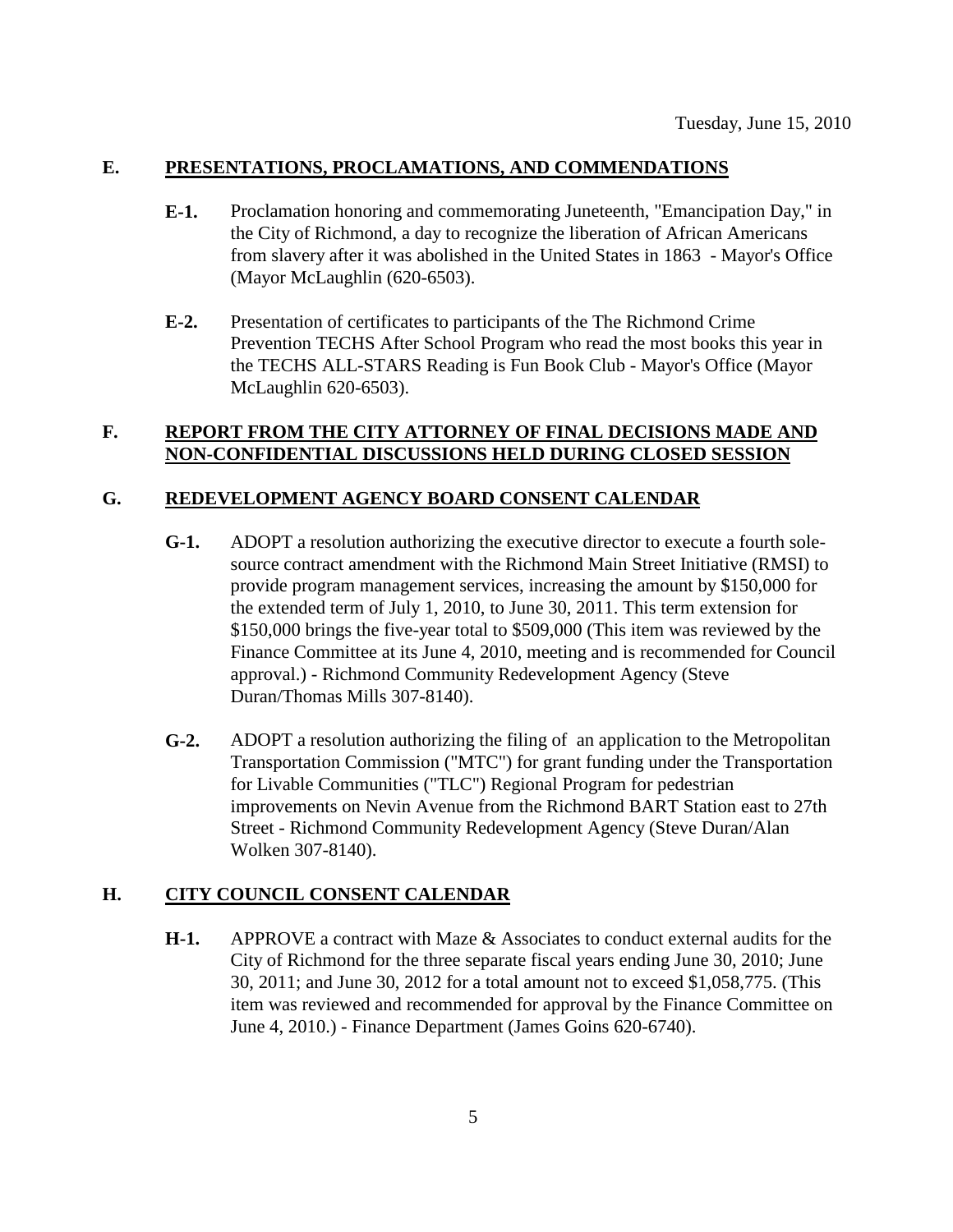- **H-2.** APPROVE a contract with Maggie W. Stern in the amount of \$50,000.00 for the period from July 1, 2010, to December 31, 2010, to provide legal services to the Police Department in connection with the preparation of a civil gang injunction, as well as assistance with Code Enforcement activities and general legal matters - Police Department and City Attorney's Office (Chief Chris Magnus 621- 1802/Randy Riddle 620-6506).
- **H-3.** APPROVE a one-year extension for the current subscription for Bloomberg Professional Service in the amount of \$22,800 for management of the city's investment and debt-related activities for a term from July 1, 2010, to June 30, 2011- Finance Department (James Goins 620-6740/Susan Segovia 307-8022).
- **H-4.** ADOPT a resolution approving the 2010-11 Appropriations Limit for the City of Richmond pursuant to Article XIIIB, as amended by the Constitution of the State of California - Finance Department (James Goins 620-6740).
- **H-5.** APPROVE a renewal of a lease agreement between the City of Richmond (as lessor) and the YWCA of Contra Costa County (as lessee) for the use of space at the west wing of the Richmond Recreation Complex for the operation of a child care program. The lease is for a five-year term from April 1, 2010, through March 31, 2015, and has a rate of \$2,700 per month - Recreation Department (Keith Jabari 620-6791).
- **H-6.** APPROVE a contract with Solar Richmond to provide consulting services to the city for the Municipal Solarization Project at a total cost not to exceed \$45,000 for the period of June 15, 2010, through September 30, 2012 - City Manager's Office (Bill Lindsay 620-6512).
- **H-7.** APPROVE renewals of two leases with the YMCA of The East Bay for the cityowned buildings located at 1350 Kelsey Street and 445 8th Street in Richmond. The lease period is for five years commencing on June 25, 2010, and terminating on June 30, 2015, with total lease revenue of \$1,545.00 per month - Richmond Community Redevelopment Agency (Steve Duran/Alan Wolken 307-8140).
- **H-8.** APPROVE a one-year contract with Hargis & Associates to develop and administer promotional examinations for police captain, lieutenant and sergeant in an amount not to exceed \$46,250 for a term from July 1, 2010, to June 30, 2011 - Human Resources Management (Leslie Knight 620-6600).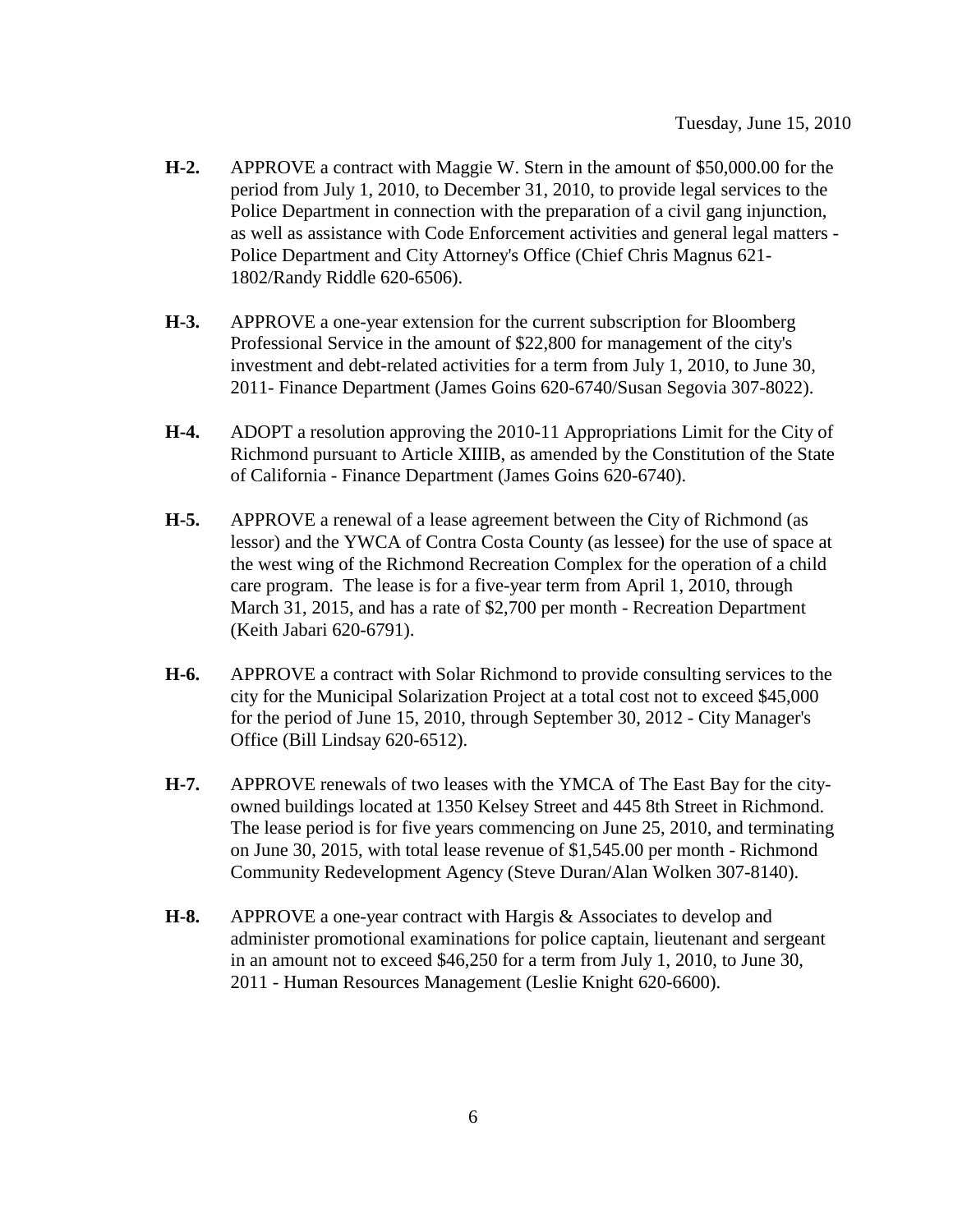- **H-9.** APPROVE a contract amendment with Trisha A. Aljoe in the amount of \$150,000 to provide continued legal services with respect to the Police Department in connection with Code Enforcement activities, drug house abatement matters, and general legal matters. The term of the contract shall be July 1, 2010, through June 30, 2012 - City Attorney's Office (Randy Riddle 620- 6509).
- **H-10.** APPROVE a grant of easement to T-Mobile West Corporation for use as a nonexclusive 15-foot-wide easement for access and utilities from the public street known as Heavenly Ridge Lane, for consideration to the City of Richmond in the amount of \$10,000 for an initial 10-year term, and additional payments thereafter if the grant of easement is extended - Engineering Services (Edric Kwan 621- 1825).
- **H-11.** ADOPT a resolution authorizing an extension of the current Memorandum of Understanding between the City and SEIU Local 1021 in accordance with the terms of the Tentative Agreement reached between the parties' representatives - Human Resources Management (Leslie Knight 620-6600).
- **H-12.** APPROVE the purchase of 46 Remington 870 shotguns from LC Action Police Supply, in an amount not to exceed \$21,538.00 - Police Department (Chief Chris Magnus 621-1802).
- **H-13.** APPROVE a professional services contract with the Pakpour Consulting Group, Inc. to provide on-call engineering plan check services in an amount not to exceed \$300,000 over a three-year period (This item was reviewed and recommended for approval by the Finance Committee on June 4, 2010.) - Engineering Services (Edric Kwan 621-1825).
- **H-14.** APPROVE the purchase of 150 Glock service pistols and applicable accessories from LC Action Police Supply, in an amount not to exceed \$89,721 - Police Department (Chief Chris Magnus 621-1802).
- **H-15.** APPROVE the 2010/2011 Amended North Richmond Waste & Recovery Mitigation Fee Joint Expenditure Plan created to lessen the impact of illegal dumping and blight on the North Richmond community and AUTHORIZE the staff to expend mitigation funds consistent with the Expenditure Plan - City Manager's Office (Bill Lindsay 620-6512).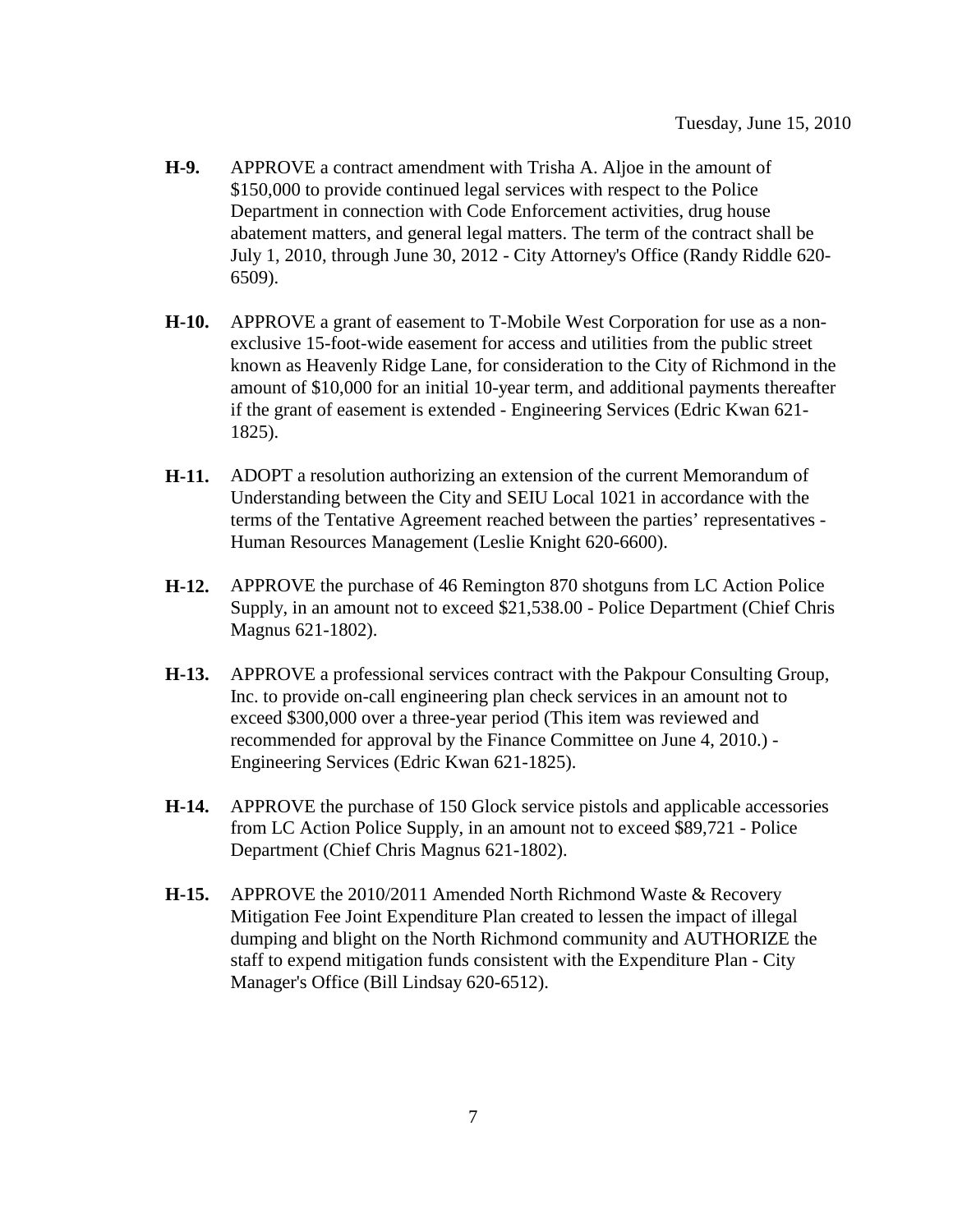- **H-16.** ADOPT a resolution renewing and continuing the local emergency due to sinkhole damage on Via Verdi first proclaimed by the city manager on April 22, 2010, ratified by the City Council on April 27, 2010, and renewed and continued by the City Council on May 18, 2010 - Engineering Services (Edric Kwan 621- 1825).
- **H-17.** ADOPT an ordinance (second reading) amending Chapters 9.20 and 9.21 of the Richmond Municipal Code to revise the definition of solid wastes to exclude recyclables and to allow for biweekly collection of residential food waste mixed with green waste for composting - City Manager's Office (Bill Lindsay/Jennifer Ly 620-6512).
- **H-18.** ADOPT an ordinance (second reading) amending Richmond Municipal Code Section 15.06.070 to clarify the scope of exemptions for official notices, traffic control signs, and danger signs - City Attorney's Office (Randy Riddle 620- 6509).
- **H-19.** ADOPT a resolution appropriating to the Fiscal Year 2009/2010 Budget \$90,000 in funds received from Upstream Point Molate LLC to pay for certain professional and legal services contracts previously approved by the City Council associated with the Land Disposition Agreement between the City of Richmond and Upstream Point Molate LLC - City Manager's Office (Bill Lindsay 620- 6512).
- **H-20.** APPROVE an amendment to the contract with Sally Swanson Architects in an amount not to exceed \$50,000 to complete the City-wide accessibility study and produce a transition plan for increasing accessibility where necessary, in compliance with the Americans with Disabilities Act - City Attorney's Office (Randy Riddle 620-6509).
- **H-21.** ADOPT a resolution calling and giving notice of the holding of a Municipal Election to be held on Tuesday, November 2, 2010, for the election of certain officers as required by the provisions of the Charter of the City of Richmond; requesting the Board of Supervisors of Contra Costa County to consolidate the Municipal Election with the Statewide General Election; adopting regulations for candidates pertaining to the candidates' statements submitted to the voters, cost of the candidates' statements and other fees, word limit for candidate's statement; and action to be taken for a tie vote - City Clerk's Office (Diane Holmes 620- 6513).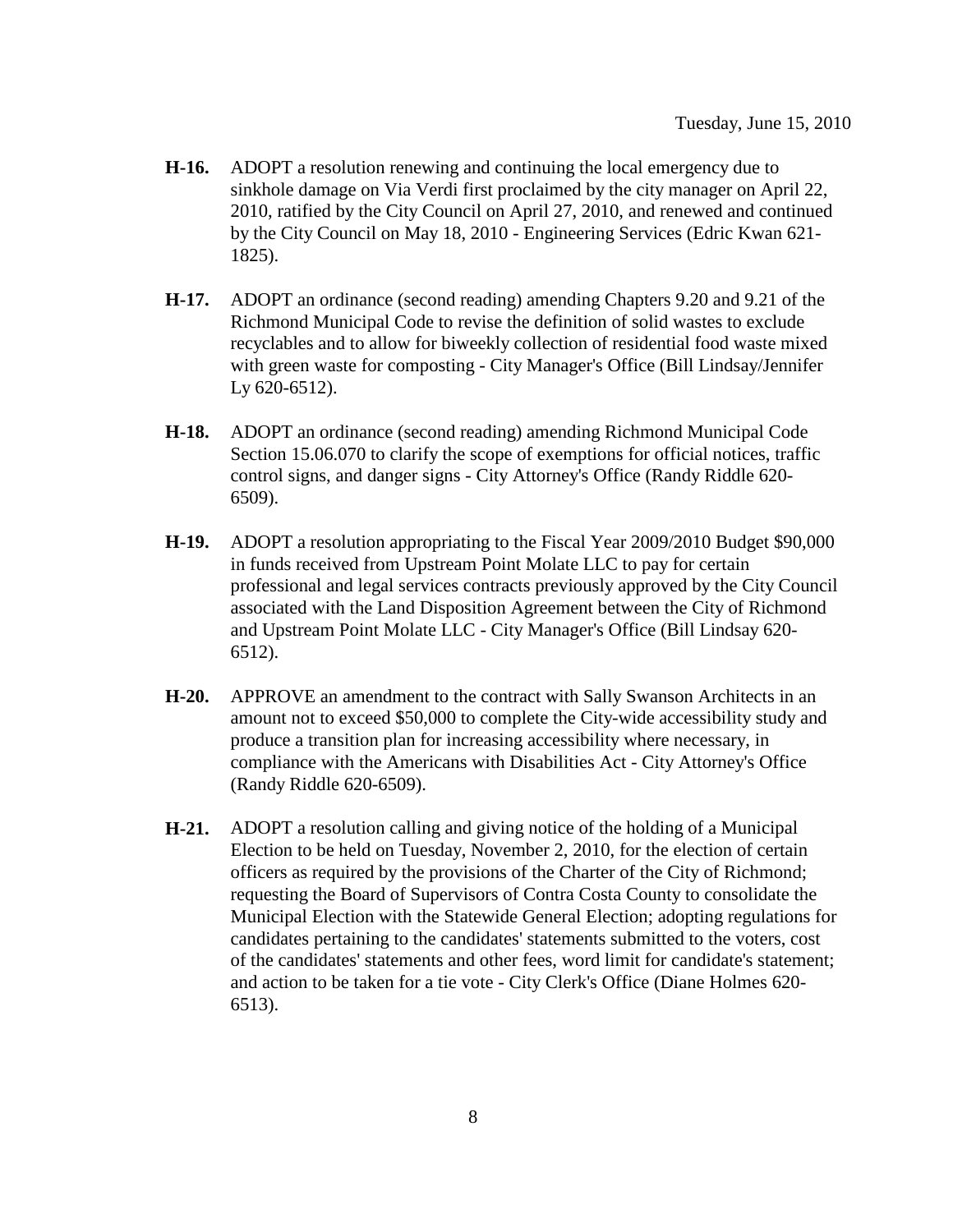- **H-22.** APPROVE an amendment to the contract with the law firm of Meyers, Nave, Riback, Silver and Wilson to continue to represent the city in the lawsuits entitled Booker vs. City of Richmond, et al. and Jenkins vs. City or Richmond, et al. in the amount of \$500,000 - City Attorney's Office (Randy Riddle 620-6509).
- **H-23.** APPROVE a contract with Psomas for construction management services related to modifications to the Greenway, Phase II project in the amount of \$28,000.00. The Greenway modifications are necessary to address privacy and security issues raised by residents in the area. (This item was reviewed and recommended for approval by the Finance Committee on June 4, 2010.) - Engineering Services (Edric Kwan 621-1825).
- **H-24.** APPROVE Contract Amendment No. 2 with GradeTech, Inc. related to modifications to the Greenway, Phase II project to increase the contract value by \$20,000 for a total of \$1,111,149.24. The Greenway modifications are necessary to address privacy and security issues raised by residents in the area. (This item was reviewed and recommended for approval by the Finance Committee on June 4, 2010.) - Engineering Services (Edric Kwan 621-1825).

# **I. PUBLIC HEARINGS**

- **I-1.** CONTINUE TO JULY 20, 2010, a public hearing on an appeal by Maria Arechiga of the Planning Commission's decision to deny a Conditional Use Permit to establish a mobile fast-food restaurant (taco truck) at 3700 Macdonald Avenue - Planning and Building Services Department (Richard Mitchell 307- 8159).
- **I-2.** RECEIVE public comment on the proposed wastewater increase and consider introducing an ordinance (first reading) setting wastewater user rates for Fiscal Years 2011-2012 through 2013-2014. The recommended annual rate increases are 5% for each of these three fiscal years (The public hearing was opened on June 1, 2010.) - Finance Department and Engineering Department (James Goins 620-6740/Chad Davisson 620-5486).

### **J. RESOLUTIONS**

**J-1.** ADOPT a resolution to urge Contra Costa County to opt out of the Secure Communities Agreement to protect the human rights of immigrant families - Mayor's Office (Mayor McLaughlin 620-6503/Vice Mayor Ritterman 620-6581).